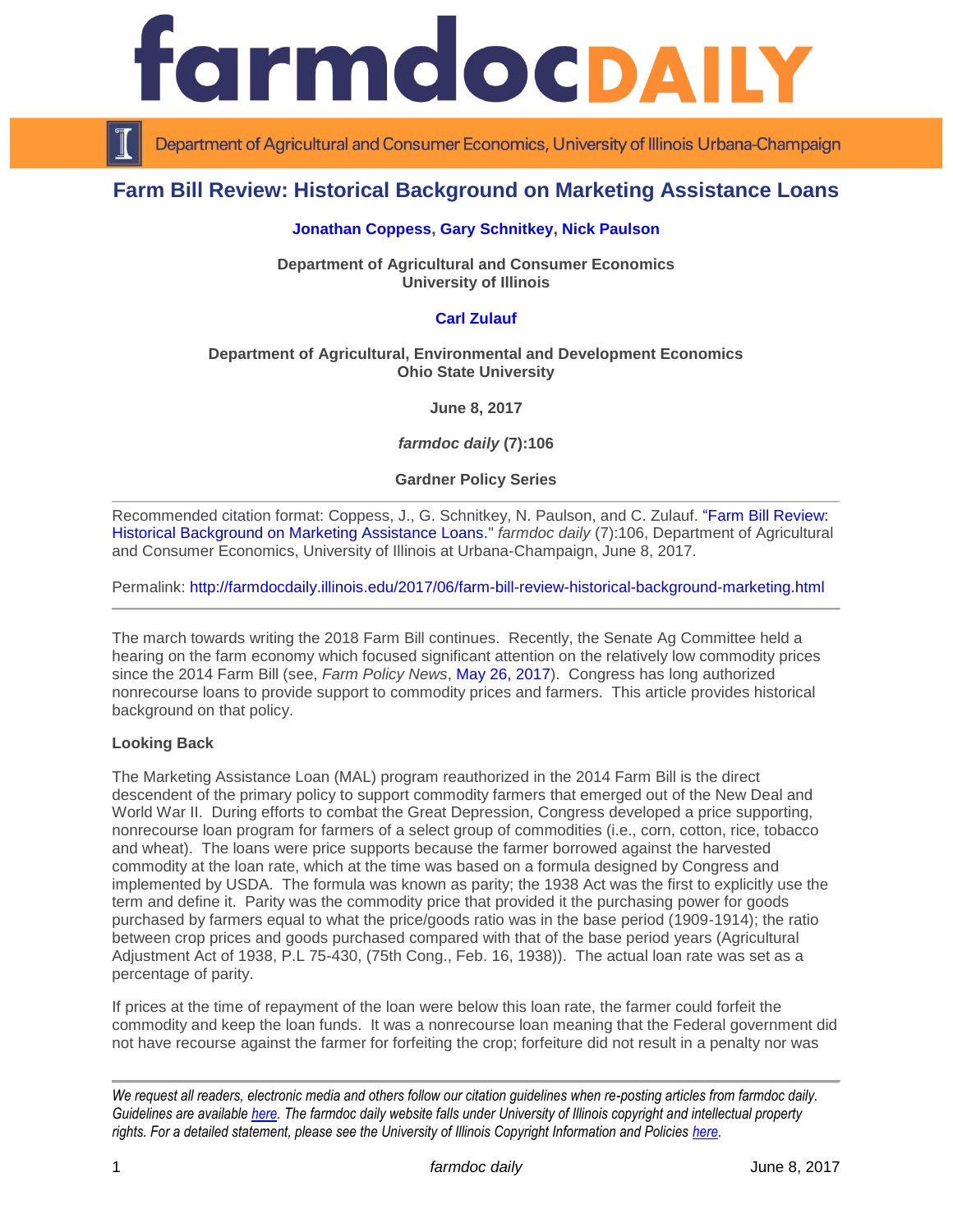the forfeiting farmer precluded from taking out a loan in the future. In this way, the loan program served as a price support: if prices were below the loan rate, the Federal government through the Commodity Credit Corporation (CCC) became the effective buyer of last resort of the commodity at the loan rate.

The problems with this policy were numerous, beginning with the production incentive provided by the loan rate when it was above market prices. After the Korean War, the Federal government began to be overwhelmed with forfeited surplus commodities (see e.g., *farmdoc daily*, [February 16, 2017\)](http://farmdocdaily.illinois.edu/2017/02/reviewing-farm-bill-history-agricultural-act-1954.html). The parity system's breakdown led to significant political and operational problems; Congress worked through an almost twenty-year effort to revise and reform the policy. High crop prices in the early Seventies pushed Congress to prioritize income support through target prices and deficiency payments over the price supporting loan policy; price supporting loans were not eliminated, however. Target prices were part of a market-oriented reform of farm support, permitting the farmer to sell crops at market prices and collect a deficiency payment to supplement income if prices were low. The loan program continued but USDA was directed, in effect, to figure out a proper loan rate that would neither harm exports nor result in surplus stocks in Federal storage (see, Agriculture and Consumer Protection Act of 1973, P.L. 93-86 (93d Congress, August 10, 1973).

| Chart 1. Nonrecourse, Price Support Loan Programs |                                                                                                                                                                             |
|---------------------------------------------------|-----------------------------------------------------------------------------------------------------------------------------------------------------------------------------|
| Farm Bill                                         | Summary of Loan Rate Policy                                                                                                                                                 |
| 1938 AAA                                          | Variable from 52% to 75% of parity depending on supplies                                                                                                                    |
| Steagall                                          | 90% of parity for all commodities needed for war; continued for 2 years after World                                                                                         |
| Amendments                                        | War II                                                                                                                                                                      |
| 1948 AA                                           | Continued 90% of parity for one year; revert to 1938 schedule                                                                                                               |
| 1949 AA                                           | Continued 90% of parity authority                                                                                                                                           |
| 1954 AA                                           | Flexible from 82.5% to 90% of parity                                                                                                                                        |
| 1956 AA                                           | Flexible between 75% to 90% of parity                                                                                                                                       |
| 1958 AA                                           | Provided corn farmers referendum to move to 90% of 3-year moving average of                                                                                                 |
|                                                   | market prices; cotton at decreasing percentage of parity (80% down to 65%)                                                                                                  |
| <b>1965 FAA</b>                                   | Cotton loans moved to 90 percent of average world prices; feed grains payment<br>program; wheat certificate program                                                         |
| 1970 AA                                           | At such levels Secretary determines appropriate but not below fixed rate (wheat,                                                                                            |
|                                                   | \$1.25; corn, \$1.00); cotton at 90% of 2-year average world market prices                                                                                                  |
| <b>1973 ACPA</b>                                  | At not less than fixed rate (\$1.37, wheat; corn, \$1.10); cotton at 90% of 3-year<br>average of world market prices                                                        |
| <b>1977 FAA</b>                                   | At not less than fixed price (\$2.25 (1977) and \$2.35 (1978-1981), wheat; \$2.00, corn);                                                                                   |
|                                                   | cotton lesser of 85% of 4-year average U.S. price or 90% of European prices                                                                                                 |
| 1981 AFA                                          | Wheat, not less than \$3.55; corn, not less than \$2.55; cotton at lesser of 85% 3-year                                                                                     |
|                                                   | average US price or 90% of European prices; soybeans at 75% of 5-year Olympic, not                                                                                          |
|                                                   | below \$5.02                                                                                                                                                                |
| 1985 FSA                                          | Wheat and corn, generally between 75% and 85% of 5-year Olympic moving average;                                                                                             |
|                                                   | cotton generally 85% of 5-year Olympic moving average; soybeans at 75% of the 5-                                                                                            |
|                                                   | year Olympic moving average                                                                                                                                                 |
| <b>1990 FACT</b>                                  | Generally, 85% of 5-year Olympic moving average but not less than fixed price, wheat                                                                                        |
| Act<br><b>1996 FAIR</b>                           | (\$2.44), corn (\$1.76), cotton (\$0.50), rice (\$6.50); but soybeans not lower than \$5.02                                                                                 |
|                                                   | Generally, 85% of the 5-year Olympic moving average but capped at fixed price for<br>wheat (\$2.58), corn (\$1.89), cotton (\$0.5192), and soybeans (\$5.26), rice (\$6.50) |
| Act<br><b>2002 FSRIA</b>                          | Fixed loan rates for (among others) wheat (\$2.80, 2002-2003 and \$2.75, 2004-2007),                                                                                        |
|                                                   | corn (\$1.98, 2002-2003 and \$1.95, 2004-2007), cotton (\$0.52), rice (\$6.50) and                                                                                          |
|                                                   | soybeans (\$5.00)                                                                                                                                                           |
| 2008 FCEA                                         | Fixed loan rates for (among others) wheat (\$2.75), corn (\$1.95), cotton (\$0.52), rice                                                                                    |
|                                                   | (\$6.50) and soybeans (\$5.00)                                                                                                                                              |
| 2014 AA                                           | Fixed loan rates for (among others) wheat (\$2.94), corn (\$1.95), cotton (between                                                                                          |
|                                                   | \$0.45 and \$0.52), rice (\$6.50) and soybeans (\$5.00)                                                                                                                     |

Significant revisions of the price support loan program came in 1985 and 1990. When he was in the House of Representatives, current Senate Ag Committee Chairman Pat Roberts (R-KS) was one of the leaders in an effort to reform the program with the marketing loan concept. The reform sought to continue supporting prices while avoiding the forfeiture problem that had reappeared in the Eighties farm crisis.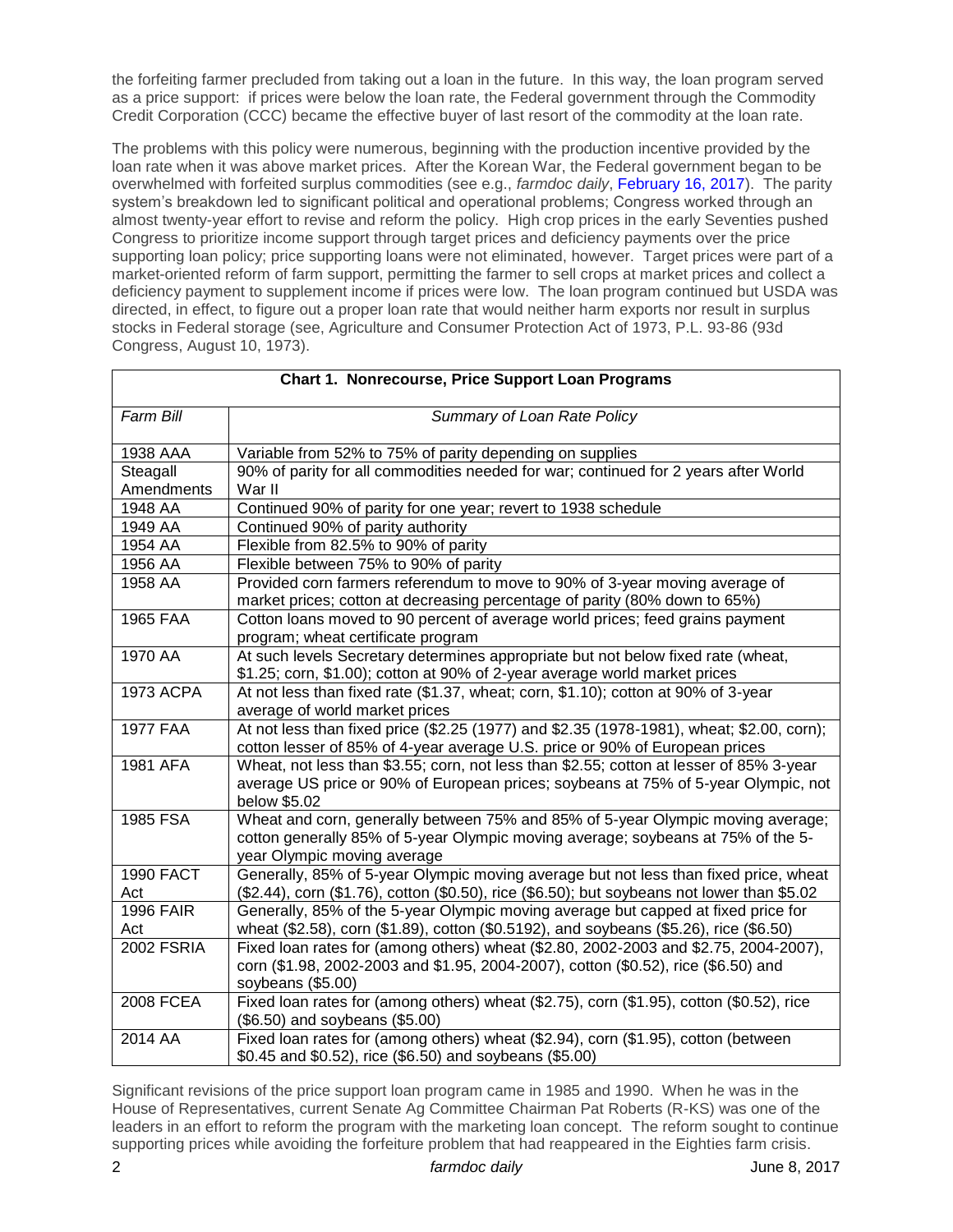The marketing loan permitted farmers to repay the loan at a lower rate when prices were below the original loan rate and keep the difference known as the loan gain. In this way, if prices fell below the loan rate the farmer would pay at the lower price instead of forfeiting the grain at the loan rate. The concept also included authority for Loan Deficiency Payments (LDP) pursuant to which the farmer would agree to forego the loan completely in return for a payment on the difference between prices and the loan rate. This authority was provided to cotton and rice by Congress in the 1985 Farm Bill (see, Food Security Act of 1985, P.L. 99-198 (99th Cong., Dec. 23, 1985)).

The 1985 Farm Bill also moved calculation of loan rates for corn and wheat to between 75 and 85 percent of the five-year Olympic moving average of crop prices. Congress expanded the marketing loan authority to wheat and feed grains in the 1990 Farm Bill (see, Food, Agriculture, Conservation and Trade Act of 1990, P.L. 101-624 (101<sup>st</sup> Congress, Nov. 28, 1990)). The 1990 Farm Bill continued use of the five-year Olympic moving average of market prices, generally calculating the loan rate as 85 percent of it for wheat, corn, cotton and rice.

The 1996 Farm Bill continued the marketing assistance loans and the Olympic moving average calculations, but also placed a fixed price cap (as opposed to floor) on the loan rate. For example, the wheat loan rate was 85 percent of the five-year Olympic moving average but not to exceed \$2.58 per bushel; corn not to exceed \$1.89 per bushel and cotton not to exceed \$0.5192 per pound (see, Federal Agriculture Improvement and Reform Act of 1996, P.L. 104-127 (104th Congress, Apr. 4, 1996)). The 1996 Farm Bill also decoupled farm program payments from planted acres, using a historic average of plantings to calculate base acres upon which payments were made.

The 2002, 2008 and 2014 Farm Bills all continued the MAL program, including LDP's for the major commodities, defined as loan commodities. Congress set loan rates at a fixed price values in the statute for each commodity and has thus far continued that practice through the 2014 Farm Bill. The acreagebased decoupling for farm program payments was also continued by the 2002, 2008 and 2014 Farm Bills. The MAL program, however, has not been decoupled from production because the loans are made on the actual crop harvested by the farmer.

# **Looking Ahead**

If Congress reauthorizes the nonrecourse, price-support loan program in 2018 it will mark eighty years of this policy for U.S. commodity farmers. As chart 1 indicates, the policy has undergone significant specific revisions but has continued to serve as the backstop assistance against catastrophically-low crop prices. It has also been supplemented with, first, the target price programs, then direct payments and, most recently, revenue-based payments. The loan program, by comparison to payment programs, serves not only as the price backstop but can also provide an infusion of cash at harvest. Also unlike the payment programs, farmers generally have to repay all or part of the loan within 9 or 10 months. Notably, loan rates and repayments typically result in low costs for the program in terms of Federal outlays as measured by the Congressional Budget Office (see e.g., [CBO's January 2017 Baseline for Farm](https://www.cbo.gov/sites/default/files/recurringdata/51317-2017-01-usda.pdf)  [Programs\)](https://www.cbo.gov/sites/default/files/recurringdata/51317-2017-01-usda.pdf). CBO estimates just over \$700 million in outlays for all marketing loan benefits over 10 years, with cotton receiving the largest expenditure of \$329 million in 2016.

For additional perspective on the loan program, Charts 2 and 3 provide illustrations of the loan program since the 1985 Farm Bill using data from USDA (USDA-NASS, [Agricultural Statistics Annual\)](https://www.nass.usda.gov/Publications/Ag_Statistics/index.php). Chart 2 illustrates the percentage of total production that was put under loan for each of the major loan commodities. In terms of the percentage of production placed under loan since 1985, cotton and rice have the highest usage of the loan program. This indication of usage has fallen for all commodities since the 2008 Farm Bill. Also, it should be noted that this illustration does not include LDP's because if a farmer uses the LDP provisions the commodities are not placed under loan. Farmers can receive deficiency payments if prices are below loan rates on the commodity placed in the program.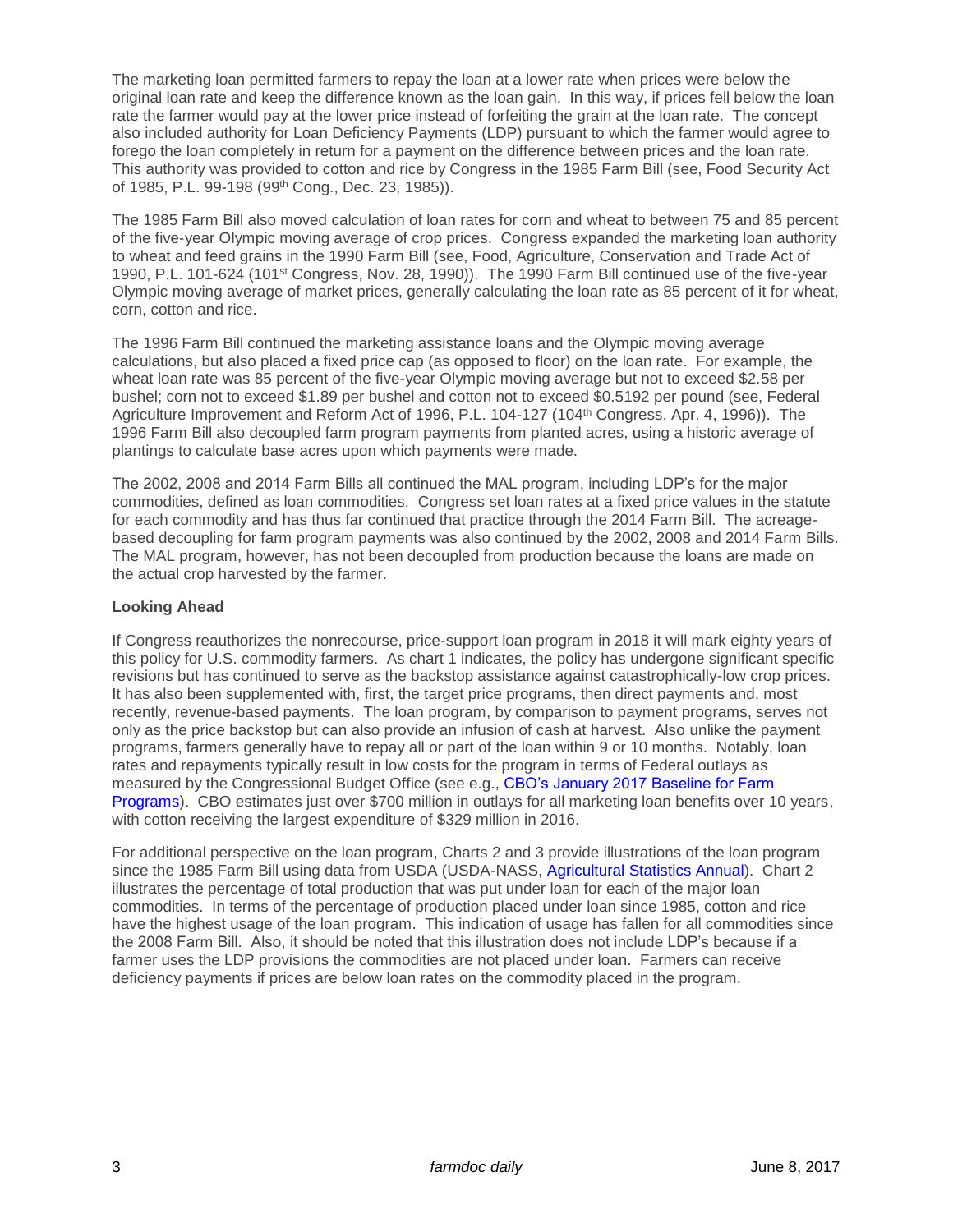

In addition, chart 3 illustrates the loan rates as a percentage of the marketing year average prices, also going back to 1985. This provides an illustration of the relative value of the program to the farmer by indicating how close market average prices were to loan rates. This perspective indicates that loan rates for cotton have been closer to market average prices than for the other major commodities. In recent years, all commodities have experienced market average prices above loan rates with corn, soybeans, wheat and rice below 60% of the market average prices.